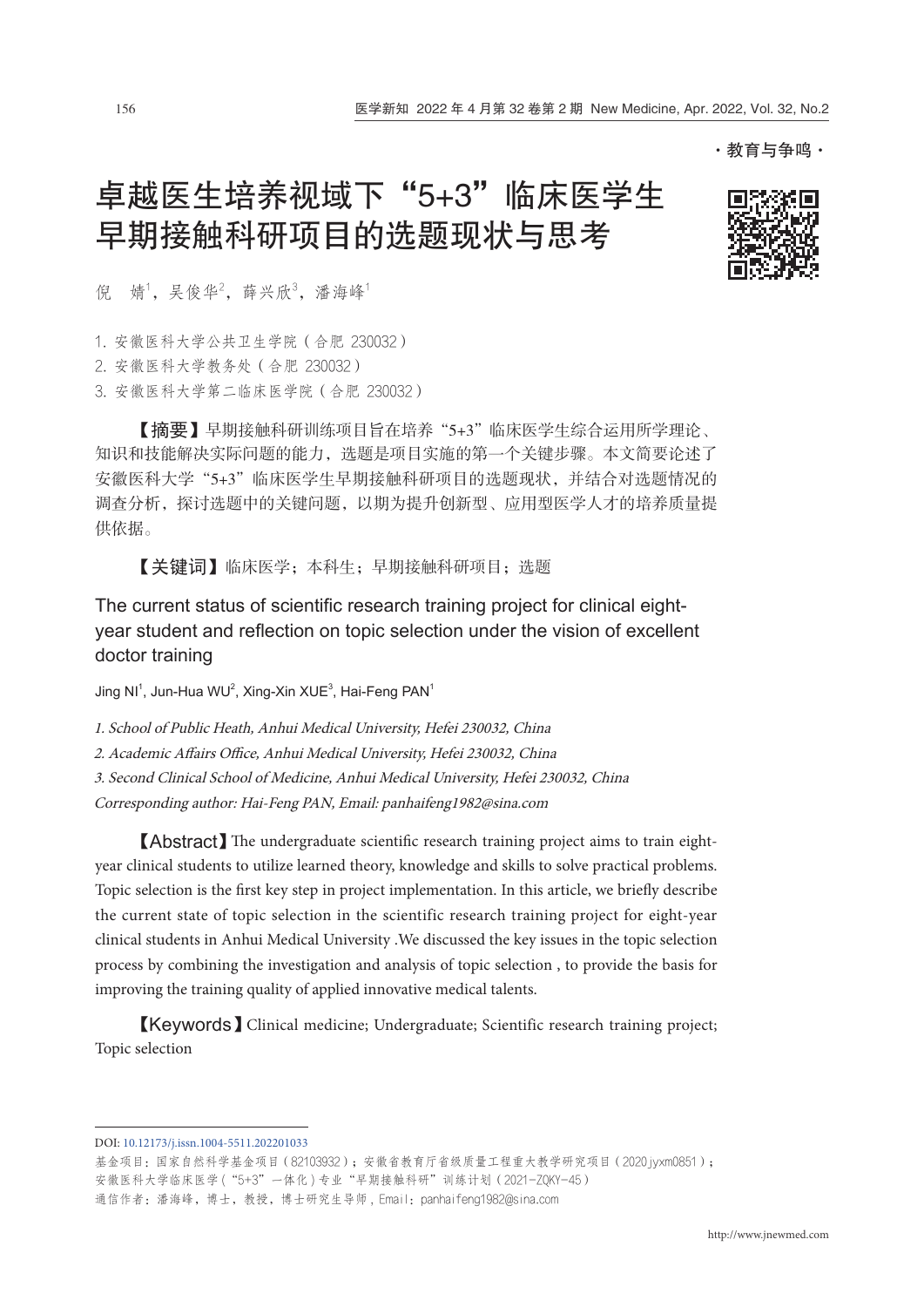"卓越医生教育培养计划"旨在培养兼具过 硬专业知识和高综合能力的复合型高水平医师和 高层次临床医学人才 『--2』。近年来,以"5+3"为 主体的医学人才培养体系逐步建立,培养具有多 学科交叉背景的拔尖创新型人才成为践行"大健 康"理念和建设新医科的新阶段任务。长学制临 床本科生作为医学教育的主力军和储备人才,其 创新能力和科研素养是提升人才培养质量的重要 着力点。早期接触科研项目是众多高等医学院校 "5+3"临床医学生培养方案中的一门综合性必 修实践课,目的是培养其综合运用所学理论、知 识和技能解决实际问题的能力 [[3-5](#page-3-1)] 。科研选题是科 研项目实施的第一个关键步骤,合适的选题是塑 造学生科研思维、提升解决问题能力的关键 [\[6-7\]](#page-3-2)。 选题应当结合当前医药领域热点问题, 围绕"大 健康"理念,考虑创新性的同时兼顾学生时间投 入及能力范围的可行性。本文简要论述"5+3" 临床医学生早期接触科研项目的选题现状,并结 合对安徽医科大学"5+3"临床医学生早期接触 科研项目选题的调查分析,探讨选题中的关键要 素,为提升创新型、复合型医学人才的培养质量 提供依据。

### 1 选题的意义和原则

适当的选题是实现早期接触科研项目训练计 划培养目标的基石,科研选题应在坚持需求导向 和问题导向、紧扣当前亟需解决的临床实际问题 的同时兼顾创新性和可行性 <sup>[\[8](#page-3-3)]</sup>。指导教师需在充 分了解学生的情况下帮助其开展选题工作,一般在 选题前要求学生尽可能参与导师课题组组会,鼓励 学生在课题组研究领域中选择可行性较高的分支课 题,通过自主调查研究、查阅文献、提出选题和分 析论证确定最终选题,选题过程中需要充分发挥学 生的主动性和积极性 『-11]。大多数临床本科生由于 首次接触科研项目,往往难以独立开展全新的课 题研究,更多是在前期基础上进一步延伸或从不 同角度和出发点去开展类似研究进行验证。本科 阶段的选题不必过度追求创新性,从新角度、新 方法得到结论都可认为具备一定的创新性。其次, 在选题的可行性上,要综合考虑学生的兴趣、选 题实施难度、时间周期、实验条件及经费预算等 因素。尽量选择主线明确的课题,并有成熟的分 析或实验方法,以确保科研训练项目的顺利完成。

# 2 选题的范畴和类型

总体上,科研选题可以分为基础研究和应用 研究两个范畴。科学研究的核心目的是解决科学 问题,因此无论是基础研究还是应用研究都应以 解决问题为出发点。但基础研究并不等同于基础 学科,特别是当前精准医学时代背景下,多学科 交叉和渗透是科学研究的主流 [\[12](#page-4-0)] 。传统临床人群 研究中也包含了遗传学、代谢组学和蛋白质组学 等基础学科,一方面可以通过人群现象总结疾病 发生、进展及预后的规律,另一方面也可通过基 础学科技术手段探索现象内在的生物学机制。应 用研究主要针对新技术、新技能和新知识开展, 具有较强的应用性,该领域选题需要以实际需求 为指引,以医疗市场应用为导向。应用型研究选 题可与大学生创新创业计划、挑战杯等国家级赛 事有机结合,以提升学生的积极性。根据研究资 料获取手段,选题可分为调查性研究、实验性研 究和资料分析性研究三类。

#### 3 选题基本现状

为了解"5+3"临床医学生早期接触科研训 练项目选题现状,本文回顾性分析了 2015—2021 年安徽医科大学"5+3"临床医学专业已立项的 557 项早期接触科研训练项目选题,按照不同分 类,提取相关信息,结果[见表 1](#page-2-0)。项目研究类型 中,实验性研究 412 项(74.0%)、调查性研究 107 项(19.2%)、资料分析性研究 38 项(6.8%), 实验性研究立项数历年均多于调查性研究和资 料分析性研究([图 1-A](#page-2-1))。项目研究对象主要分 为组织细胞、人群、动物和其他,立项数分别 为 201(36.1%)、184(33.0%)、96(17.2%) 和 76 (13.7%),历年立项的项目中均以组织细 胞和人群为主要研究对象[\(图 1-B\)](#page-2-1)。在项目研 究方向上,生物机制研究、慢性非传染性疾病研 究和环境危害与健康研究所占比重较大,分别为 142 项(25.5%)、140 项(25.1%)和 138 项(24.8%), 早期接触科研训练项目的研究方向变化情况见 [图 1-C](#page-2-1)。

## 4 选题现状分析

选题方向主要受指导教师专业背景影响, 公共卫生学院教师指导的课题主要是围绕人群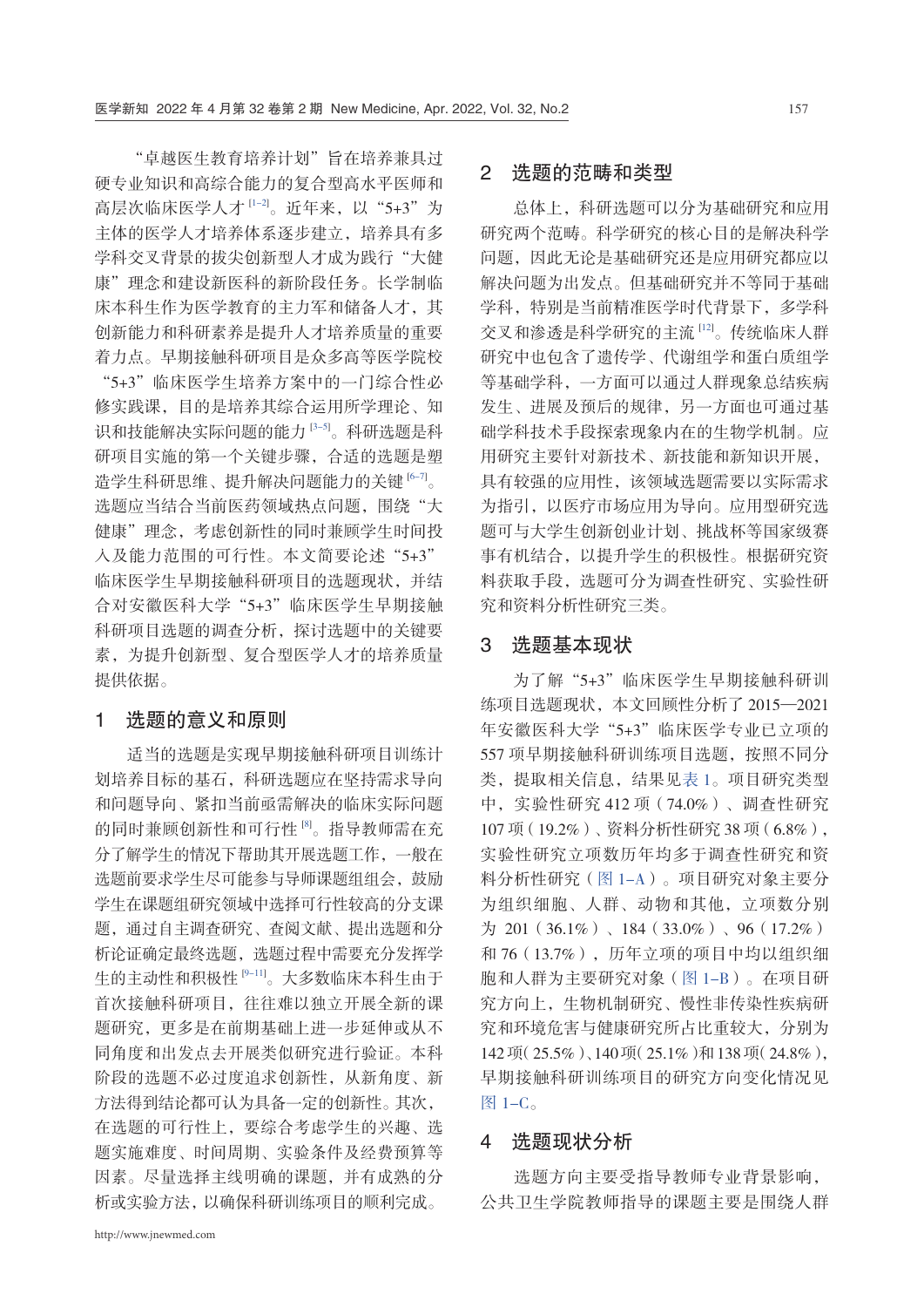### <span id="page-2-0"></span>表1 2015—2021年安徽医科大学"5+3"临床 医学生早期接触科研项目选题情况

Table 1. Topic selection of scientific research training project for Anhui Medical University clinical eight-year student from 2015 to 2021

| 项目            | 项目数 (n, %) |
|---------------|------------|
| 研究类型          |            |
| 实验性研究         | 412 (74.0) |
| 调杳性研究         | 107(19.2)  |
| 资料分析性研究       | 38(6.8)    |
| 研究对象          |            |
| 组织细胞          | 201(36.1)  |
| 人群            | 184(33.0)  |
| 动物            | 96(17.2)   |
| 其他            | 76(13.7)   |
| 研究方向          |            |
| 生物机制研究        | 142(25.5)  |
| 慢性非传染性疾病      | 140(25.1)  |
| 环境危害与健康       | 138 (24.8) |
| 健康教育、健康行为牛活方式 | 72(12.9)   |
| 其他            | 65(11.7)   |
| 合计            | 557(100.0) |

开展的调查性和资料分析性研究,基础医学院 和药学院教师指导的课题主要是在组织、细胞 及动物水平上开展的生物学机制研究。目前超 过 70% 的选题为实验性研究,与王芳等报道的 海军军医大学临床八年制学员选题情况相似[[13\]](#page-4-1)。 基础实验研究周期相对较长且需要系统的实验 方法,可在分派导师前进行预调查,让对实验 研究感兴趣的同学提早进入课题组学习基本的 实验操作技能,并根据实验情况适当延长培养 周期,以确保学生能够自主开展科研训练 [[14-15\]](#page-4-2) 。 调查性和资料分析性研究相对较少,在本科生 完成流行病学和医学统计学等课程的学习,并 掌握了一定的流行病学知识和资料分析方法后, 可将其作为理论课后的实践巩固作业,以帮助 学生更好地掌握所学知识。此外,从研究范畴 上看,目前应用型研究较少,而随着近年来科 学界对环境与健康的广泛关注,以人群为基础 的环境流行病学及相关基础性研究所占比重均 较高。



<span id="page-2-1"></span>图1 2015—2021年安徽医科大学"5+3"临床医学生早期接触科研项目研究类型、研究对象和 研究内容的变化情况

Figure 1. Changes in research type, research object and research content of scientific research training project for Anhui Medical University clinical eight-year student from 2015 to 2021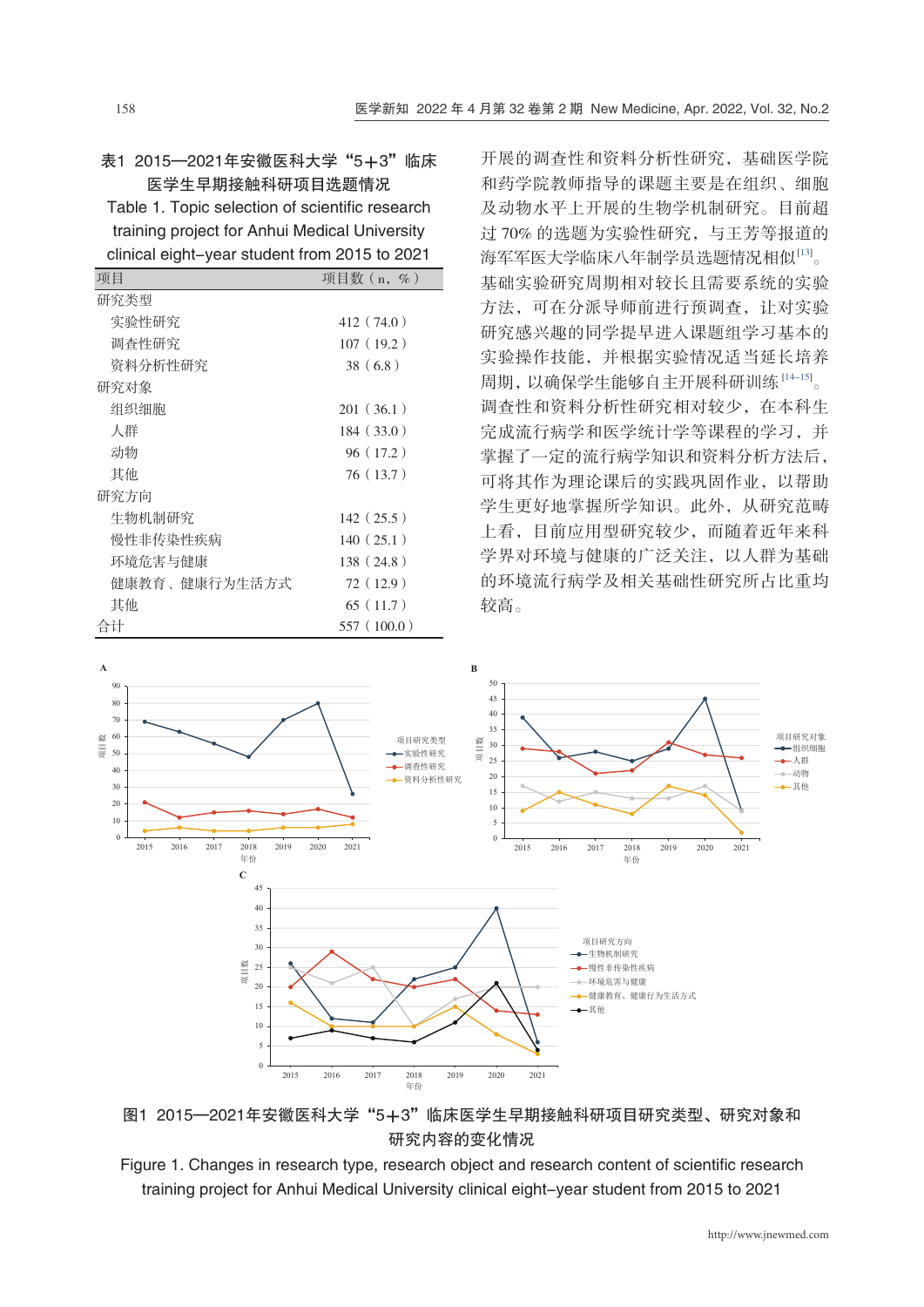# 5 结语

深化医教研协同是推动"卓越医生教育培养 计划",贯彻落实《国家中长期教育改革和发展 规划纲要(2010—2020 年)》《中共中央国务院 关于深化医药卫生体制改革的意见》文件精神的 重要举措。培养学生的科研思维、创新精神,提 高学生解决问题的能力,是新时期"卓越医生教 育培养计划"的主要内容。临床医学"5+3"一 体化专业本科生早期接触科研项目应充分考虑学 生自身兴趣特点,结合项目创新性和可行性,在 指导教师课题组的研究方向框架和实验条件允许 范围内做出合理的研究设计,宜小而精,避免大 而全。今后应鼓励具有应用型医学研究背景的专 业教师参与带教工作,以提升创新型、应用型医 学人才的培养质量。

#### 参考文献

- <span id="page-3-0"></span>1 王大亮 , 吴宁 , 谢兰 , 等 . 清华大学八年制临床医学专 业 "3+2+3"培养模式的探索 [J]. 中华医学教育杂志, 2021, 41(12): 1072-1076. [Wang DL, Wu N, Xie L, et al. Exploration on the "3+ 2+ 3" training mode of eight-year program of clinical medicine in Tsinghua University[J]. Chinese Medical Education, 2021, 41(12): 1072-1076.] DOI: [10.3760/cma.j.cn115259-20210423-00542](https://d.wanfangdata.com.cn/periodical/ChlQZXJpb2RpY2FsQ0hJTmV3UzIwMjExMjMwEg55aXhqeTIwMjExMjAwNBoIcDhyemhjajM%3D).
- 2 郑玮 , 杨炳生 . 国内卓越医生人才培养模式的探索 [J]. 中国继续医教育 , 2020, 12(20): 88-90. [Zheng W, Yang BS. Exploration on the cultivation model of distinguished doctors in China[J]. China Continuing Medical Education, 2020, 12(20): 88-90.] DOI: [10.3969/j.issn.1674-9308.](https://d.wanfangdata.com.cn/periodical/ChlQZXJpb2RpY2FsQ0hJTmV3UzIwMjExMjMwEhF6Z2p4eXhqeTIwMjAyMDAzNhoIeTdyMmNyZ3Y%3D)  [2020. 20.036.](https://d.wanfangdata.com.cn/periodical/ChlQZXJpb2RpY2FsQ0hJTmV3UzIwMjExMjMwEhF6Z2p4eXhqeTIwMjAyMDAzNhoIeTdyMmNyZ3Y%3D)
- <span id="page-3-1"></span>3 徐昌水, 高云, 张大雷, 等. 基于"三早理念"的卓 越医生人才培养模式的构建 [J]. 基础医学教育 , 2020, 22(1): 71-74. [Xu CS, Gao Y, Zhang DL, et al. Cultivation model construction of excellent doctors based on "threeearly notion"[J]. Basic Medical Education, 2020, 22(1): 71-74.] DOI: [10.13754/j.issn2095-1450.2020.01.23](https://d.wanfangdata.com.cn/periodical/ChlQZXJpb2RpY2FsQ0hJTmV3UzIwMjExMjMwEhlzeHlrZHh4Yi1qY3l4anliMjAyMDAxMDI0GghobmhqaG1xag%3D%3D).
- 4 安锦丹 , 赵洪涛 , 刘星 , 等 . 医学本科生开展科研创新 实验的实践与探索 [J]. 中国高等医学教育 , 2016, (9): 54-55. [An JD, Zhao HT, Liu X, et al. Innovating scientific research by medical undergraduates[J]. China Higher Medical Education, 2016, (9): 54-55.] DOI: [10.3969/j.issn.](https://d.wanfangdata.com.cn/periodical/ChlQZXJpb2RpY2FsQ0hJTmV3UzIwMjExMjMwEhF6Z2dkeXhqeTIwMTYwOTAyNhoIYjJuaWE2MXY%3D)  [1002-1701.2016.09.026](https://d.wanfangdata.com.cn/periodical/ChlQZXJpb2RpY2FsQ0hJTmV3UzIwMjExMjMwEhF6Z2dkeXhqeTIwMTYwOTAyNhoIYjJuaWE2MXY%3D).
- 5 刘筱莹 , 陈绘宇 , 滕腾 , 等 . 医学本科生早期科研能力 培养的实践与效果问卷调查 [J]. 中国高等医学教育 , 2021, (11): 6-7. [Liu XY, Chen HY, Teng T, et al. Practice and assessment of early scientific research ability training of medical undergraduates[J]. China Higher Medical Education, 2021, (11): 6-7.] DOI: [10.3969/j.issn.1002-](https://d.wanfangdata.com.cn/periodical/ChlQZXJpb2RpY2FsQ0hJTmV3UzIwMjExMjMwEhF6Z2dkeXhqeTIwMjExMTAwNBoIdGhuOWo3MTY%3D) [1701.2021.11.003](https://d.wanfangdata.com.cn/periodical/ChlQZXJpb2RpY2FsQ0hJTmV3UzIwMjExMjMwEhF6Z2dkeXhqeTIwMjExMTAwNBoIdGhuOWo3MTY%3D).
- <span id="page-3-2"></span>6 王树玲 , 方军 , 马丹 , 等 . 临床研究的选题和设计思 路 [J]. 中国肿瘤生物治疗杂志 , 2016, 23(1): 140-144. [Wang SL, Fang J, Ma D, et al. Ideas and design of clinical research[J]. Chinese Journal of Cancer Biotherapy, 2016, 23(1): 140-144.] DOI: [10.3872/j.issn.1007-385X.2016.](https://d.wanfangdata.com.cn/periodical/ChlQZXJpb2RpY2FsQ0hJTmV3UzIwMjExMjMwEhN6Z3psc3d6bHp6MjAxNjAxMDI0GghvY2JwemVpbQ%3D%3D) [01.024](https://d.wanfangdata.com.cn/periodical/ChlQZXJpb2RpY2FsQ0hJTmV3UzIwMjExMjMwEhN6Z3psc3d6bHp6MjAxNjAxMDI0GghvY2JwemVpbQ%3D%3D).
- 7 林桂平 , 陈诗颖 , 崔秀英 , 等 . 医学临床科研选题原 则和方法 [J]. 国际医药卫生导报 , 2021, 27(3): 330- 332. [Lin GP, Chen SY, Cui XY, et al. Principles and methods of clinical scientific research project selection[J]. International Medicine and Health Guidance News, 2021, 27(3): 330-332. DOI: [10.3760/cma.j.issn.1007-1245.](https://d.wanfangdata.com.cn/periodical/ChlQZXJpb2RpY2FsQ0hJTmV3UzIwMjExMjMwEhFnanl5d3NkYjIwMjEwMzAwNhoIeHIzaWl1MWk%3D) [2021.03.004](https://d.wanfangdata.com.cn/periodical/ChlQZXJpb2RpY2FsQ0hJTmV3UzIwMjExMjMwEhFnanl5d3NkYjIwMjEwMzAwNhoIeHIzaWl1MWk%3D).
- <span id="page-3-3"></span>8 潘海峰 , 吴倩 , 但懿琳 , 等 . 预防医学专业本科生毕 业论文选题情况分析 [J]. 基础医学教育 , 2019, 21(7): 578-580. [Pan HF, Wu Q, Dan YL, et al. Analysis on the topic selection of graduation thesis among undergraduates of preventive medicine[J]. Basic Medical Education, 2019, 21(7): 578-580.] DOI: [10.13754/j.issn2095-1450.2019.](https://d.wanfangdata.com.cn/periodical/ChlQZXJpb2RpY2FsQ0hJTmV3UzIwMjExMjMwEhlzeHlrZHh4Yi1qY3l4anliMjAxOTA3MDI2Ggh3b215bWhpcw%3D%3D) [07.26.](https://d.wanfangdata.com.cn/periodical/ChlQZXJpb2RpY2FsQ0hJTmV3UzIwMjExMjMwEhlzeHlrZHh4Yi1qY3l4anliMjAxOTA3MDI2Ggh3b215bWhpcw%3D%3D)
- <span id="page-3-4"></span>9 邵晓云 , 方方 , 田顺亮 , 等 . 医学本科生早期科研能 力培养的探讨 [J]. 基础医学教育 , 2019, 21(5): 413- 416. [Shao XY, Fang F, Tian SL, et al. Discussion on the cultivation of early scientific research ability of medical undergraduates[J]. Basic Medical Education, 2019, 21(5): 413-416.] DOI: [10.13754/j.issn2095-1450.2019.05.25](https://d.wanfangdata.com.cn/periodical/ChlQZXJpb2RpY2FsQ0hJTmV3UzIwMjExMjMwEhlzeHlrZHh4Yi1qY3l4anliMjAxOTA1MDI1GggxeThpYzR6bQ%3D%3D).
- 10 黄先甲 , 刘鑫 , 高晓妹 , 等 . 七年制医学生早期接触 科研训练的调查分析 [J]. 基础医学教育 , 2015, 17(6): 555-557. [Huang XJ, Liu X, Gao XM, et al. Analysis on early participatation in scientific research training project for seven-year medical students[J]. Basic Medical Education, 2015, 17(6): 555-557.] DOI: [10.13754/j.issn20](https://d.wanfangdata.com.cn/periodical/ChlQZXJpb2RpY2FsQ0hJTmV3UzIwMjExMjMwEhlzeHlrZHh4Yi1qY3l4anliMjAxNTA2MDM1GghpbG1tdW91NQ%3D%3D) [95-1450.2015.06.34.](https://d.wanfangdata.com.cn/periodical/ChlQZXJpb2RpY2FsQ0hJTmV3UzIwMjExMjMwEhlzeHlrZHh4Yi1qY3l4anliMjAxNTA2MDM1GghpbG1tdW91NQ%3D%3D)
- 11 李芳 , 汤颖 , 孙宏巍 , 等 . "5+3" 医学生早期接触临 床科研的探索 [J]. 基础医学教育 , 2021, 23(5): 364- 366. [Li F, Tang Y, Sun HW, et al. Exploration of early